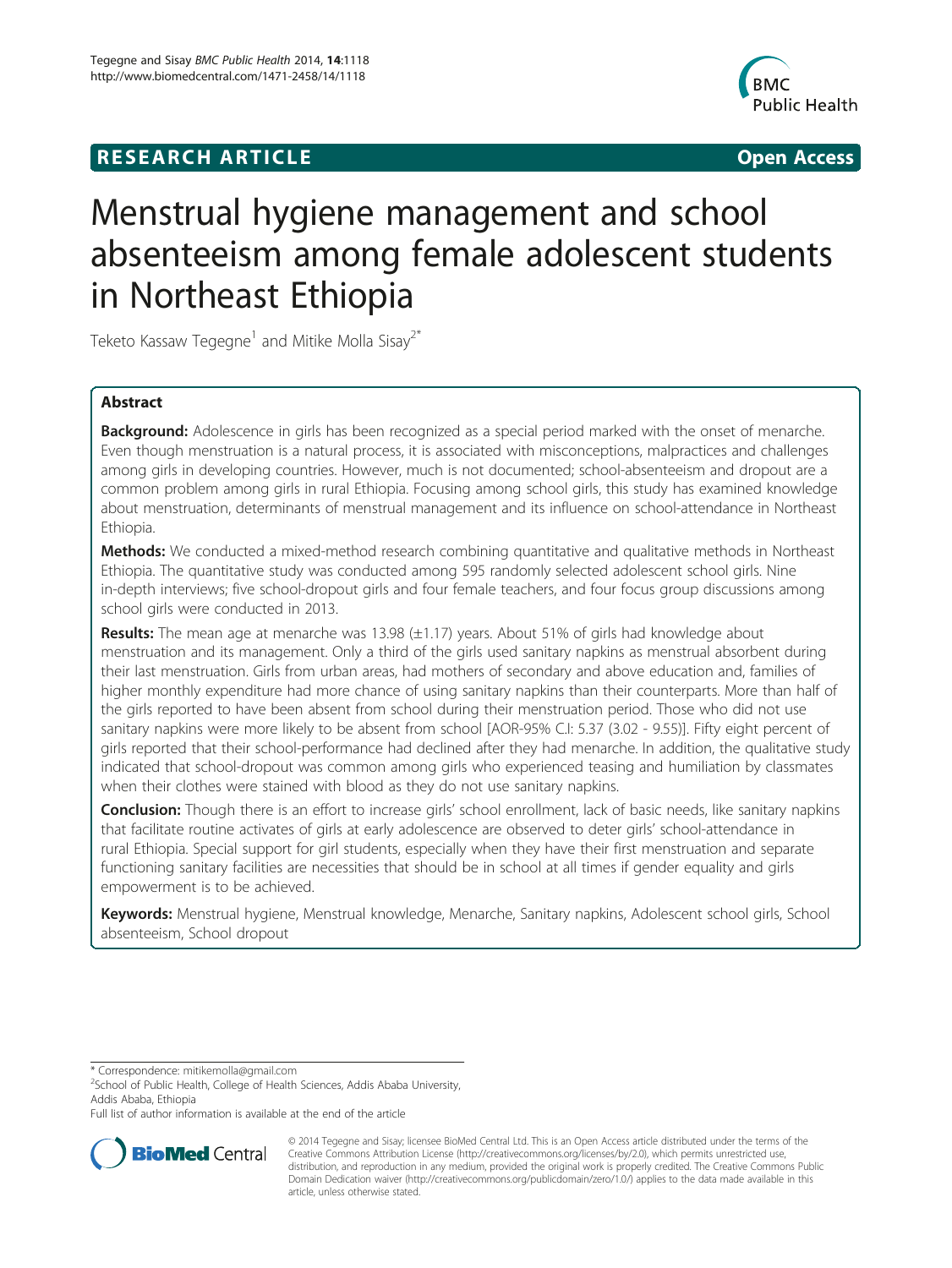# Background

Adolescence in girls has been recognized as a special period in their life cycle that requires due attention. This period is marked by the onset of menarche [\[1](#page-12-0)]. Menstruation; is unique to females and is part of the female reproductive cycle that starts at puberty [\[2](#page-12-0)-[4\]](#page-12-0). Even though menstruation is a natural process, it is linked with several misconceptions and malpractices which may result in adverse health outcomes. Poor hygiene during menstruation has been associated with serious ill-health, including reproductive tract and urinary tract infections [\[3,4\]](#page-12-0).

During menarche, girls experience different feelings including fear, shame and guilt because of lack of prior information about menstruation [\[5](#page-12-0)]. A study done among Nigerian secondary school girls revealed that adolescent girls gave different meanings to menstruation and perceived it as physiological process, as an assurance of fecundity, and as a release of 'bad blood' [\[6\]](#page-12-0). In another study it was viewed as an event that happens to girls during puberty occurring monthly where the body gets rid of spoiled blood. However, girls who had information about menstruation before menarche had a positive attitude [\[7\]](#page-12-0).

According to estimates of the United Nations Children's Fund (UNICEF), about one in ten school-age African girl didn't attend school during menstruation or dropped out at puberty due to lack of cleanliness and separate toilet facilities for female students at schools [[8\]](#page-12-0). A study done in Kenya showed that the girls had faced difficulty to manage their menstrual periods at school due to lack of adequate privacy and sanitary facilities. In some schools which did not have waste disposal facilities, girls were obliged to carry soiled absorbents back home. As a result girls preferred to stay at home during their menstruation period [[9\]](#page-12-0).

Several studies documented that menstruation related problems, had affected more than a third of student's class concentration, participation, socializing with friends, testtaking skills and homework task performance. Dysmenorrhea was significantly associated with school absenteeism and decreased academic performance, sports participation, and socialization with peers [[10,11\]](#page-13-0).

A study conducted in Ethiopia showed that, though, most (92%) students were aware of menstruation before menarche, their utilization of sanitary napkins was low at 37.6% and a significant proportion, 62.4% were using rags and pieces of cloth [[12](#page-13-0)]. Urban–rural disparity in access to sanitary napkins indicated that, 37.1% of urban girls used sanitary napkins while only 1.6% of rural girls used this product. Sanitary napkins use was limited due to access and financial constraints [[13](#page-13-0)].

Due to menstruation related problems, 43% - 50.7% of students were absent from school, ranging from one day to four days [[12,14,15\]](#page-13-0). About 90% of students reported that their school did not have a separate sanitary facility

for females and about 43% of informants were obliged to have missed school during their menstruation days [\[14](#page-13-0)]. Lacks of separate facilities were also related with a high rate of female school dropouts in Oromia (65%) and Amhara (33%) regional states of Ethiopia [[16\]](#page-13-0).

Moreover, students had a difficulty of attending class attentively due to menstrual related problems such as pain and fear of sudden menstrual blood leakage, as they did not use proper sanitary napkins [\[15\]](#page-13-0). About 39% of respondents perceived that menstruation had affected their academic performance or rank negatively when compared to their rank before menarche. They also had discomfort and shame sitting besides male students in the class [[15](#page-13-0)].

Apart from proper school attendance, most girls in rural Ethiopia are at risk of getting genitourinary tract infections due to their unhygienic practices mentioned above during their menstruation period which will lead to further complication if left untreated [[13\]](#page-13-0).

Ethiopia is a poor country where more than 80% of the population is residing in rural areas [[17\]](#page-13-0). Problems encountered by girl students in Ethiopia with regard to menstruation management, especially poor school attendance and academic performance as well as school dropout may seriously hamper the realization of the Millennium Development Goals (MDG-2) on universal education and MDG-3 on gender equality and women empowerment.

However, much attention is not given to this problem and studies on menstruation and its hygienic management as well as its influence on girls' education are limited and scarce in Ethiopia. This study is therefore conducted with the aim of assessing the prevailing knowledge about menstruation and its hygienic management, identifying factors that affect hygienic management of menstruation and to assessing the associated consequences of menstruation related problems on school attendance and dropout among adolescent school girls.

# Methods

#### Study area

Habru is one of the woredas in North Wollo zone, located at a distance of 490 km to the Northeast of Addis Ababa in Amhara Regional State of Ethiopia. The Woreda has a total population of 192,742 where 96,874 were men and 95,868 women. Only 21,600 (11.21%) were urban inhabitants and the majority of the inhabitants (77%) were Muslims [\[17](#page-13-0)]. The Woreda had a total of 98 public primary schools. Of the total number of 31,361students enrolled in primary education in the year 2012/13; 15,642 were male and 15,719 were females [\[18\]](#page-13-0).

#### Study design

We conducted a mixed-method research by combining a cross-sectional survey and qualitative research. The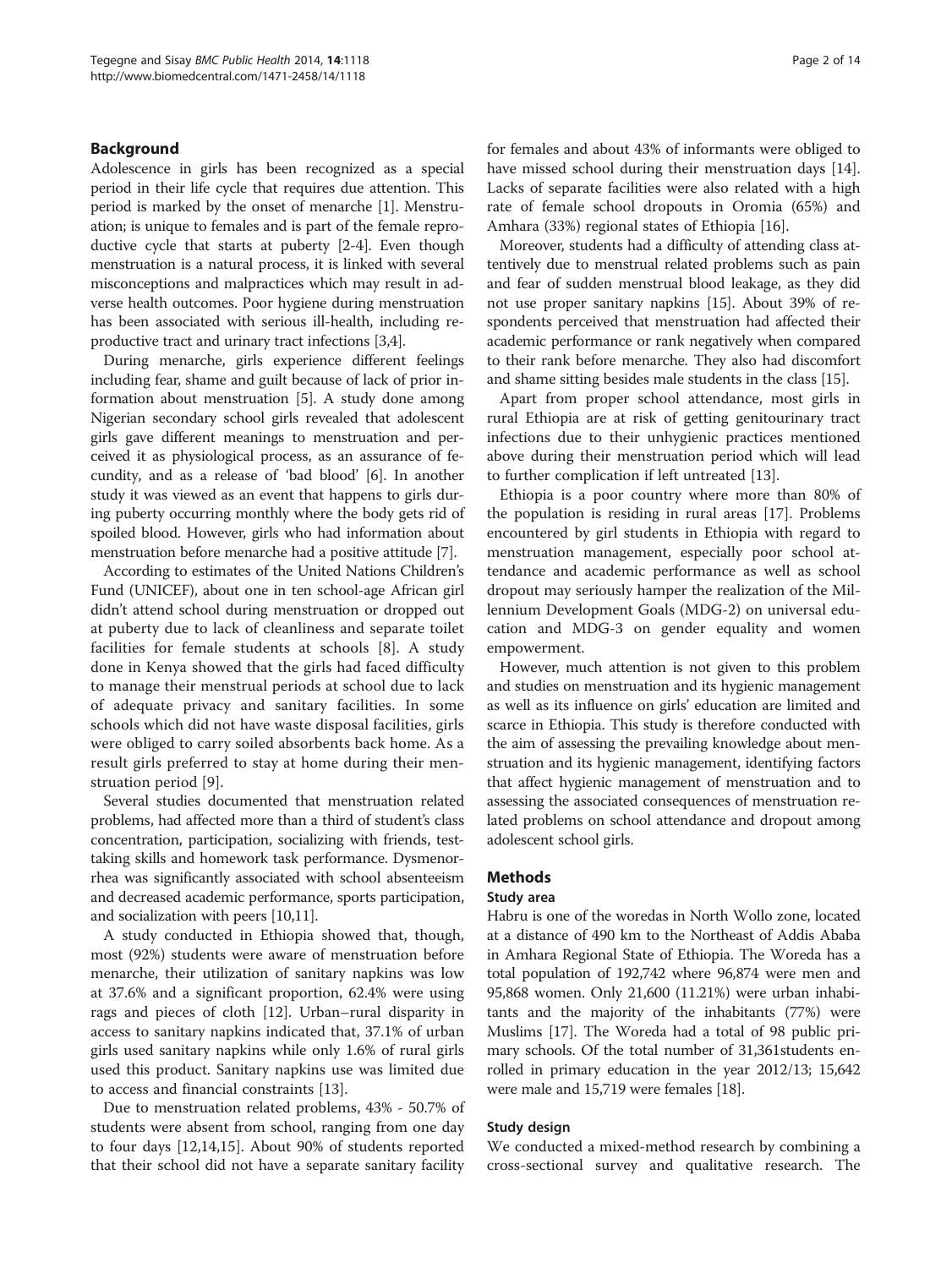survey was conducted among female adolescent students. In-depth interviews were conducted among school dropout girls and female teachers while focus group discussions were conducted among school girls. The interviews and focus group discussions explored female students and school dropout girls' views about menstruation and its hygienic management and influence of menstruation on girls' academic performance, school absenteeism and school dropout. In addition, we wanted to capture female teachers' perceptions and experiences of their students' menstrual knowledge, hygienic management, school sanitation facilities and influence of menstruation on girls' education.

#### Sampling

# Quantitative study

The sample size was calculated using three scenarios for computing sample size: (1) using the prevalence of knowledge about menstruation at 92% [[12](#page-13-0)], (2) the prevalence of sanitary napkins use at 37.6% [[12](#page-13-0)] and (3) the prevalence of school-absenteeism at 17% [[13](#page-13-0)]. Based on these assumptions the 37.6% prevalence was taken which gave us a larger sample size. Assuming a 95% confidence level, and the acceptable difference of 5% we found a sample size of 361. Using a design effect of 1.5 and 10% nonresponse rate, the final sample size became 595.

The students were selected using a multistage sampling technique: 36 schools having grades, 7th and 8th out of 98 primary schools were selected on stage one. At stage two, seven schools having grades 7th and 8th were randomly chosen from the 36 schools using simple random sampling. Then, at stage three, 595 students (with an age range of 10 – 19 years) were selected using a stratified random sampling method with proportionate allocation to size using list of female students (sampling frame). The strata were based on grades and sections for those schools having two or more sections for each grade.

All girl students who attended regular school were included in the study. Students who had sight problems and having hearing difficulty were not included in the quantitative part of this study.

# Qualitative study

We conducted five in-depth interviews among adolescent girls who dropped out of school and four in-depth interviews among female teachers and four focus group discussions among female adolescent students who had their menarche. Data saturation was the marker of the sample adequacy.

The study participants from different school clubs who were enrolled in grade 7 and grade 8 were purposively selected for focus group discussions. Girls who dropped out of school and female teachers who were serving as a school counselor or those who work closely with girls were purposively selected for in-depth interviews. The selection of the participants of both dropout girls and focus group discussants; who had their menarche, was facilitated by female teachers who were consulted by students.

# Data collection

# Quantitative study

A self-administered pre-tested close ended Amharic questionnaire was used. The questionnaire mainly focused on socio-demographic factors, parental factors, knowledge and hygienic management regarding menstruation, and problems associated with menstruation. The participants were briefed about the purpose of the study and data were collected after a written informed consent. For those students who were under the age of consent, informed verbal assent was obtained from their parents. The data collection process was facilitated by four female data collectors with health background and one supervisor. Students were instructed on how to fill the questionnaire and the data collection took an average of  $40 - 60$  minutes.

Data quality was assured through careful design of the questionnaire. Data collectors were trained for two days about the purpose of the study, including the rights of study subjects and the content of the questionnaire in detail as well. Data were checked for completeness and consistency after each day of data collection by holding a meeting with the data collectors.

# Qualitative study

The study participants were informed briefly about the purpose of the study and a written informed consent was taken. Two days of training were given to the qualitative data collectors. Data were collected by female, public health professionals who had experience in counseling and a note taker and voice recorder. The qualitative data were collected in the quietest corner of the school compound that gives optimum privacy and the interviews took 45 – 90 minutes.

The interview and focus group discussion guide for students and dropout girls focused on girls' knowledge and perception about menstruation, hygienic management practices and menstrual influence on their academic performance, school absenteeism and school dropout. The interview guide of female teachers focused on their students' knowledge and hygienic management of menstruation, sanitary conditions of schools, menstrual influence on their students' academic performance, school absenteeism and school dropout and their specific experiences in this regard. All information was recorded using a digital voice recorder and note was taken. The recorded data were transcribed in Amharic (local language) and then translated into English.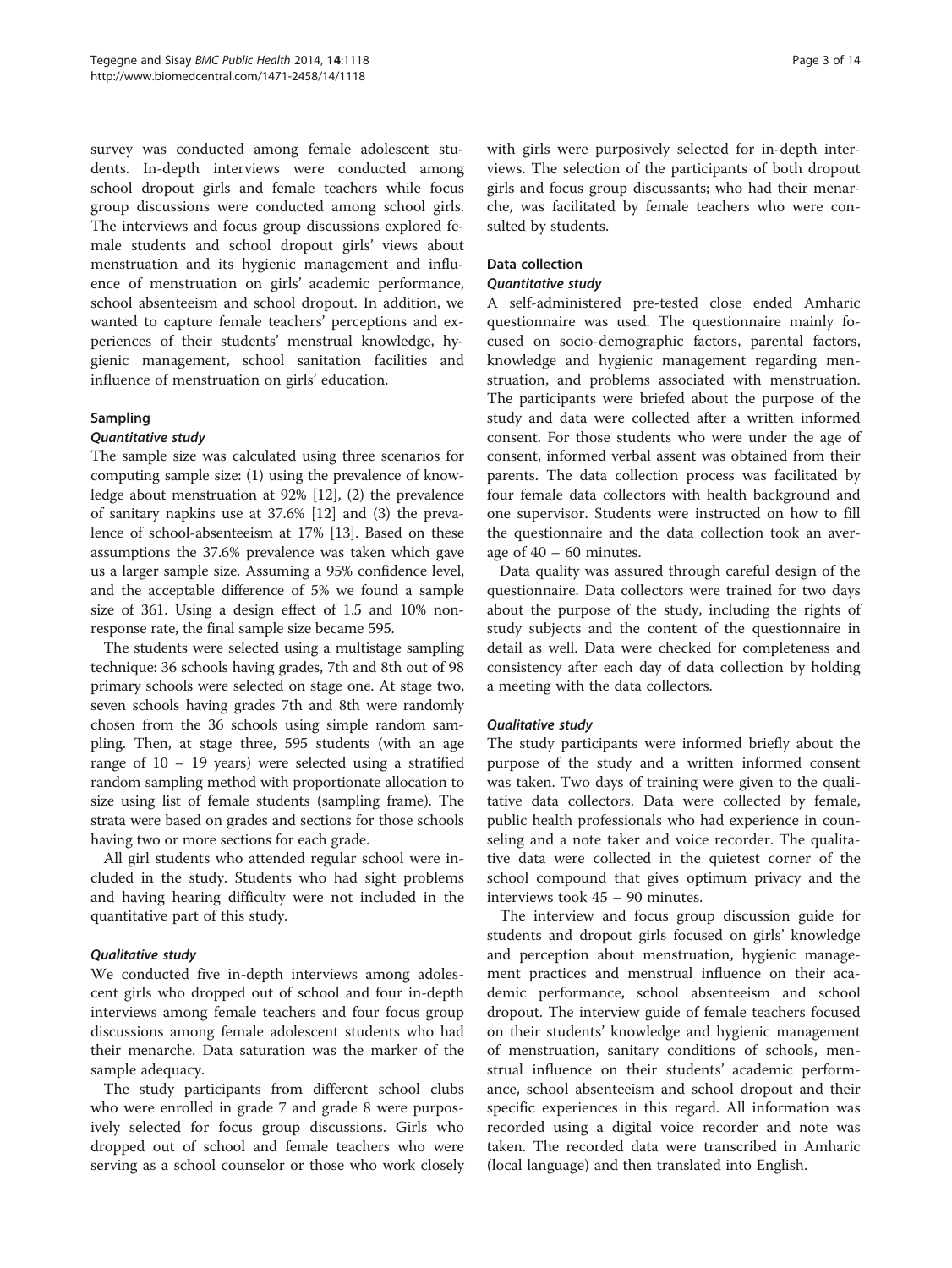#### <span id="page-3-0"></span>Data analysis

#### Analysis and measurement of the quantitative data

Data were entered using Epi Info version 3.5.3 and analysis was performed using SPSS version 16.0 statistical software. Bivariate and multivariate models were run to assess any relationship between each independent variable (socio-demographic factors, school environment, parental or family factors, knowledge about menstruation and its hygienic management and disposable sanitary napkins use) and outcome variables (disposable sanitary napkins use and absenteeism from school). Crude and adjusted odds ratios were used to ascertain effect sizes for any association between the dependent and predictor variables while significance was determined using 95% confidence intervals. Independent variables found to be significant with p-value less than 0.05 at the bivariate level were included in a multivariate logistic regression model for the dependent variable to control potential confounding variables.

#### Measurement

Knowledge of menstruation and its hygienic management was measured among those who reported they had heard about menstruation including its management. The students' knowledge of menstruation and its hygienic management was scored using a scoring system adopted from past study [[19](#page-13-0)]. Students' menstrual knowledge score was calculated out of the 12 knowledge specific questions (see Table 1). Each correct response earned one point, whereas any wrong or don't know response attracted no mark and thus the sum score of

Table 1 Adolescent school girls knowledge about menstruation and its management, Northeast Ethiopia, 2013 (n = 551)

| Variable                                                       | <b>Numbers Percent</b> |       |
|----------------------------------------------------------------|------------------------|-------|
| Heard about menstruation before menarche                       | 478                    | 86.75 |
| Feel comfortable to talk about menstruation                    | 154                    | 27.95 |
| Knew common age range of menarche                              | 501                    | 90.93 |
| Knew normal menstrual bleeding duration                        | 516                    | 93.65 |
| Knew duration of a normal menstrual cycle                      | 535                    | 97.10 |
| Knew disposable sanitary pad as menstrual<br>soak up           | 262                    | 47.55 |
| Aware that menstruation is a physiologic process               | 319                    | 57.89 |
| Aware that menstruation is due to hormones                     | 46                     | 8.35  |
| Aware that menstrual blood is from uterus                      | 127                    | 23.05 |
| Aware that a girl cannot conceive during<br>menstruation       | 279                    | 50.64 |
| Had learnt menstruation & its hygienic<br>management in school | 135                    | 24.50 |
| Aware that a girl can go to school during<br>menstruation      | 476                    | 86.39 |
|                                                                |                        |       |

NB: Multiple responses were possible and the percent is greater than 100%.

knowledge was calculated (12 points). The mean score of menstrual knowledge  $(6.95 \pm 2.03)$  was used to decide cutoffs of the rank. Respondents that scored 0–3 points were adjudged as having poor knowledge; whereas those that scored 4–6 and 7–12 points were adjudged as having fair and good knowledge respectively (Table 2).

#### Analysis of the qualitative data

The qualitative data from the interviews with dropout adolescent girls, female teachers, and focus group discussions with adolescent school girls were analyzed using an inductive content analysis [\[20\]](#page-13-0). To facilitate the coding process, the analysis was started by importing the translated text into the OpenCode software version 3.6 [[21](#page-13-0)]. Units of relevant meaning were coded segment by segment. Two coders (the investigators) did the coding process as well as assigning the emerged categories independently. The coding and emerged category results were discussed by the investigators and discrepancies were negotiated. As part of the analysis five categories were developed that illustrated the manifest meaning of the findings, while the single theme represents the overall interpretation of the qualitative information and reflects the latent meaning of the data (Table [3](#page-4-0)).

# Ethical consideration

Ethical approval was obtained from, School of Public Health, College of Health Sciences, Addis Ababa University Research Ethics Committee [\[22\]](#page-13-0) and approval letter was obtained from Habru Woreda Education Office in the respective schools included in this study. School directors and directresses were briefed on the objectives of the study and permission to conduct the study was obtained from participating schools. The purpose of the study was explained to the students and written informed consent was obtained from the participants both for the quantitative and qualitative studies. For those students who were under the age of consent, informed verbal assent was obtained from the parents of study participants. Confidentiality of information was maintained by omitting any personal identifier from the questionnaires. The recorded data were stored in a safe place where no one except the principal investigators has access.

Table 2 School girls knowledge grading on menstruation and its management, Northeast Ethiopia, 2013 (n = 551)

| Grading                |                    | Frequency | Percent |  |
|------------------------|--------------------|-----------|---------|--|
| *Knowledge $(n = 551)$ | Poor (0-3 points)  |           | 3.09    |  |
|                        | Fair (4–6 points)  | 251       | 45.55   |  |
|                        | Good (7-12 points) | 283       | 51.36   |  |

NB: \*Only 551 were included in knowledge scoring (23 of them didn't heard about menstruation and didn't start menstruation).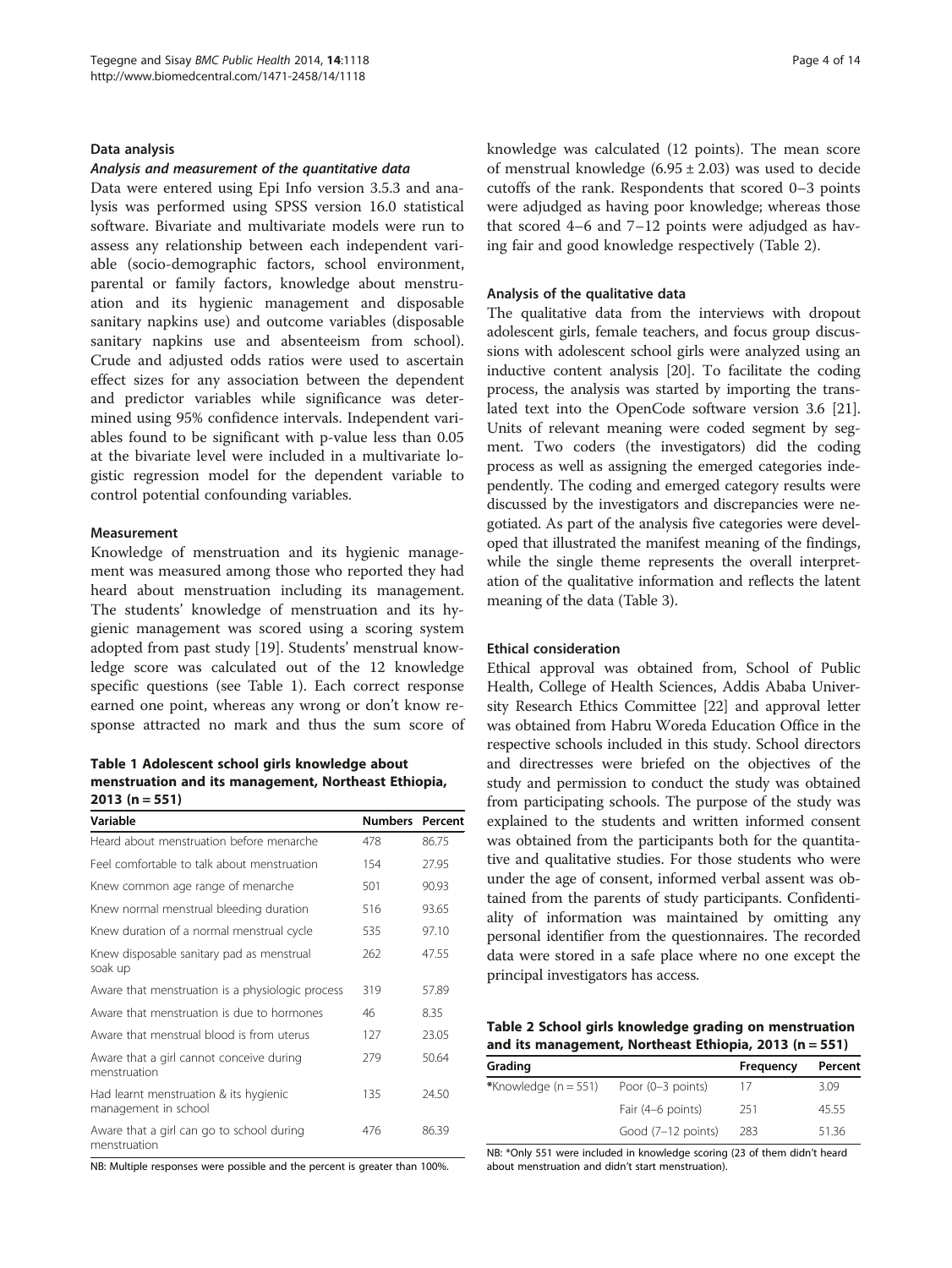<span id="page-4-0"></span>Table 3 The theme, categories and codes as identified from the qualitative data

| facilities at schools' |                                                                     | Theme: 'Girl students academic performance and school attendance is affected by lack of knowledge, sanitary materials and lack of |                                                            |                                |                                 |
|------------------------|---------------------------------------------------------------------|-----------------------------------------------------------------------------------------------------------------------------------|------------------------------------------------------------|--------------------------------|---------------------------------|
|                        | Categories 1-Poor knowledge about<br>menstruation                   | 2-Unreadiness during menstruation                                                                                                 | 3-Influence on academic 4-Reasons of school<br>performance | absenteeism                    | 5- Reasons of school<br>dropout |
| Codes                  | No prior knowledge about Afraid to use sanitary pad<br>menstruation | in school                                                                                                                         | Class concentration                                        | Lack of school<br>facilities   | Fear of sudden<br>bleeding      |
|                        | Misperceptions                                                      | Knowledge gap on how to use<br>sanitary pad                                                                                       | Class participation                                        | Fear of unexpected<br>bleeding | Lack of material<br>or pad      |
|                        | Shocked                                                             | Ashamed to buy sanitary pad                                                                                                       | School absenteeism                                         | Lack of material or<br>pad     | Lack of knowledge               |
|                        | Scared                                                              | Unavailability of sanitary pad                                                                                                    | School dropout                                             | Embarrassment                  | Embarrassment                   |
|                        | Disclosure                                                          | Malpractices                                                                                                                      | Missing exam                                               | Pain                           |                                 |
|                        |                                                                     | High cost                                                                                                                         |                                                            |                                |                                 |

#### Result

This paper presents the results of the survey complemented with the findings from the qualitative study using five categories representing the meaning of the findings, including 1) Poor knowledge about menstruation; 2) Unreadiness during menstruation; 3) Influence of menstruation on girls' academic performance; 4) Reasons of school absenteeism and 5) Reasons of school dropout (see Table 3). Quotes that illustrate how the interpretations are grounded in the data are presented.

# Socio-demographic and economic characteristics of adolescent school girls

In this study, 574 students participated obtaining a response rate of 96.47%. Most, 562 (97.91%) of them were from the Amhara ethnic group and 313 (54.53%) were Orthodox Christians. More than half, 305 (53.14%) of them were grade 7 students and 315 (54.88%) were from rural areas. Their age ranges between 12 and 19 years with a mean age of  $14.96$  ( $\pm 1.33$ ) years and most of them 306 (53.31%) were in mid adolescence. Mothers of most school girls were illiterate, 244 (42.51%) and were not gainfully employed (housewives), 361 (62.89%) and a third of their fathers can only read and write, 210 (36.59%) and most were farmers, 381 (66.38%) (Table [4\)](#page-5-0).

# Adolescent school girls' knowledge about menstruation and its hygienic management

The majority of the girls, 478 (86.75%) had heard about menstruation before they had menarche (Table [1\)](#page-3-0); where the leading sources of information were sisters, 204 (42.68%), followed by mothers, 183 (38.28%), friends 141 (29.50%) and teachers, 64 (13.39%). Regarding knowledge about menstruation; 319 (57.89%) of them knew correctly that menstruation is a physiologic process (Figure [1](#page-5-0)). The mean score of the school girls' knowledge of menstruation and its hygienic management was  $6.95 \pm 2.03$  $6.95 \pm 2.03$  $6.95 \pm 2.03$  on a scale of 1-12 (Table 2). Even though half of them; 283 (51.36%), had good knowledge about menstruation (Table [2\)](#page-3-0), but there is a knowledge gap in specific areas, i.e., only 46 (8.35%) and 127 (23.05%) of them knew exactly as menstruation is due to hormones and the menstrual bleeding is from the uterus, respectively (Table [1](#page-3-0)).

Out of 574 respondents, 104 (18.12%) of them had a discussion within the family (their mothers and elderly sisters), about sexual and reproductive health (SRH) issues. Out of those who discuss SRH issues, only 31 (29.81%) of them had a discussion about menstruation and its hygienic management.

Most female students, 455 (79.27%) had their menarche where the mean age at menarche was  $13.98$  ( $\pm$ 1.17) years. During the onset of menarche girls reported different feelings such as: embarrassment among 195 (42.86%) of the girls, 144 (31.65%) were upset and tensioned and 77 (16.92%) were irritated or disgusted (Figure [2\)](#page-6-0). The qualitative study supports the findings from the survey as presented below.

1-Poor knowledge about menstruation (see Table 3: categories) The focus group discussions and in-depth interviews revealed that most girls had no prior knowledge about menstruation and its management. As a result they reported to have been faced with different psychological and emotional problems, including being shocked, scared and felt ashamed. They also reported that they were reserved to communicate issues (having menstruation) with anybody. Misconceptions about menstruation, such as being dirty and considering it as unhealthy situation, were common.

"I was attending class when I had my first menstruation.... My cloth was stained with blood as I was not ready and had only underwear's (no sanitary napkins). I went home running ahead of the students' in order not to be seen by anyone. At home, I was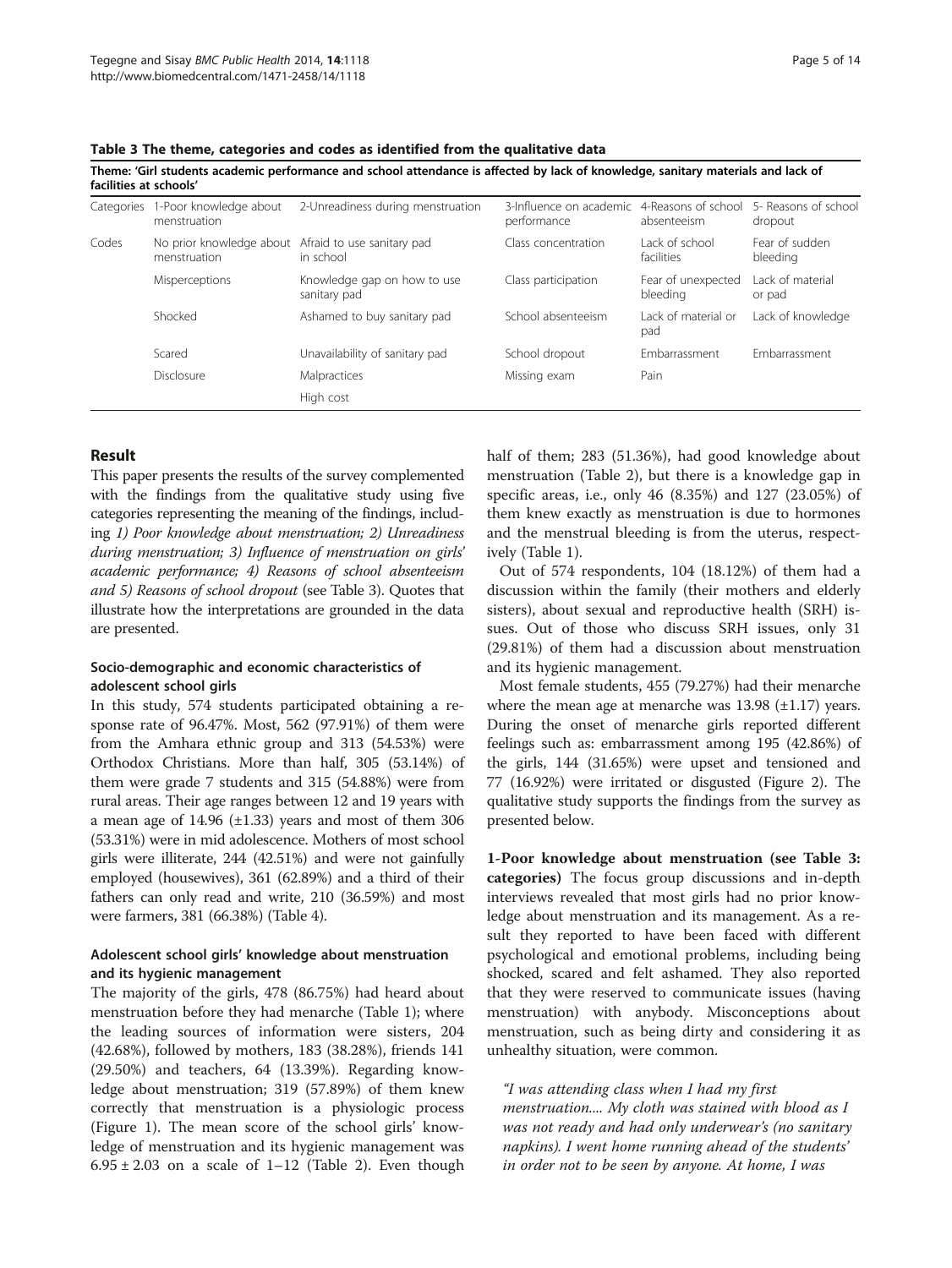| Characteristics of respondents ( $n = 574$ ) |                     | <b>Numbers</b>    | Percent |  |
|----------------------------------------------|---------------------|-------------------|---------|--|
| Age group (years)                            | $10 - 13$           | 76                | 13.24   |  |
|                                              | $14 - 16$           | 306               | 53.31   |  |
|                                              | 17-19               | 192               | 33.45   |  |
| Religion                                     | Orthodox            | 313               | 54.53   |  |
|                                              | Islam               | 239               | 41.64   |  |
|                                              | Others*             | 22                | 3.83    |  |
| Residence                                    | Rural               | 315               | 54.88   |  |
|                                              | Urban               | 259               | 45.12   |  |
| Grade                                        | Grade 7             | 305               | 53.14   |  |
|                                              | Grade 8             | 269               | 46.86   |  |
| <b>Marital status</b>                        | Never married       | 568               | 98.95   |  |
|                                              | Married             | 6                 | 1.05    |  |
| <b>Ethnicity</b>                             | Amhara              | 562               | 97.91   |  |
|                                              | Tigre               | $12 \overline{ }$ | 2.09    |  |
| Live with                                    | Both parents        | 425               | 74.04   |  |
|                                              | Mother only         | 81                | 14.11   |  |
|                                              | Relatives           | 43                | 7.49    |  |
|                                              | Others**            | 25                | 4.36    |  |
| <b>Mother's education</b>                    | Illiterate          | 244               | 42.51   |  |
|                                              | Read & write        | 181               | 31.53   |  |
|                                              | Primary             | 83                | 14.46   |  |
|                                              | Secondary and above | 66                | 11.50   |  |
| <b>Father's education</b>                    | Illiterate          | 153               | 26.66   |  |
|                                              | Read & write        | 210               | 36.59   |  |
|                                              | Primary             | 98                | 17.07   |  |
|                                              | Secondary and above | 113               | 19.69   |  |
| Mother's occupation                          | House wife          | 361               | 62.89   |  |
|                                              | Petty trader        | 157               | 27.35   |  |
|                                              | Employed*****       | 37                | 6.45    |  |
|                                              | Others***           | 19                | 3.31    |  |
| Father's occupation                          | Farmer              | 381               | 66.38   |  |
|                                              | Petty trader        | 81                | 14.11   |  |
|                                              | Employed*****       | 101               | 17.59   |  |
|                                              | Others****          | 11                | 1.92    |  |
| Monthly expenditure<br>(Eth Birr)            | $\leq$ = 300        | 129               | 22.47   |  |
|                                              | 301-600             | 170               | 29.62   |  |
|                                              | 601-900             | 91                | 15.85   |  |
|                                              | 901-1200            | 103               | 17.94   |  |
|                                              | >1200               | 81                | 14.11   |  |

<span id="page-5-0"></span>

| Table 4 Socio-demographic characteristics of adolescent |
|---------------------------------------------------------|
| school girls in Northeast Ethiopia, 2013                |

NB: \*(protestant and catholic), \*\*(live with husband and father), \*\*\*(farmer, daily laborer), \*\*\*\*(carpenter, barber, daily laborer), \*\*\*\*\*employed (government and private).



afraid of being noticed by my family; I thought it would offend them and I changed my clothes without them noticing it" (FGD participant)

"During my first menstruation I was shocked and embarrassed. Generally, whenever I have it, I think that I am below humans, depressed, eh … I hate being female; I assumed it as a disease....." (IDI- school-dropout girl)

#### Menstruation and its hygienic management

Only 161 (35.38%) of students used sanitary napkins and the rest 253 (55.60%) and 41 (9.01%) of them used homemade cloth and underwear as menstrual soak-up during their last menstrual period respectively. Among 294 students who had used soak-ups other than sanitary napkins, 270 (91.84%) of them reused the material. The main reasons for not using sanitary napkins were lack of knowledge on how to use, 156 (53.06%), followed by high cost, 130 (44.22%), and shame to buy from shop, 118 (40.14%) (Figure [3](#page-6-0)). Two hundred sixty five (58.24%) and 95 (20.88%) of girls reported that they changed their menstrual soak up twice and more than twice a day respectively. One hundred (37.04%) of the girls washed the reusable cloth with soap and water and dried it inside the house where sunrays are not coming, 90 (33.33%).

Only 395 girls reported to have taken a bath during their menstrual period; where above half of them 217 (54.94%) responded that they washed their body when they finished their menstrual period. Out of 455 students who had their menarche, 389 (85.49%) of them did not change menstrual soak up at school. The main reasons mentioned by 177 (45.50%) students was absence of separate toilet for female students while 152 (39.07%) reported fear of other students, 73 (18.77%) reported lack of water sources, and the rest 59 (15.17%), reported shortage of sanitary napkins or material used as absorbent as a reason. Regarding the method of disposal of the used material at school, home and/or everywhere;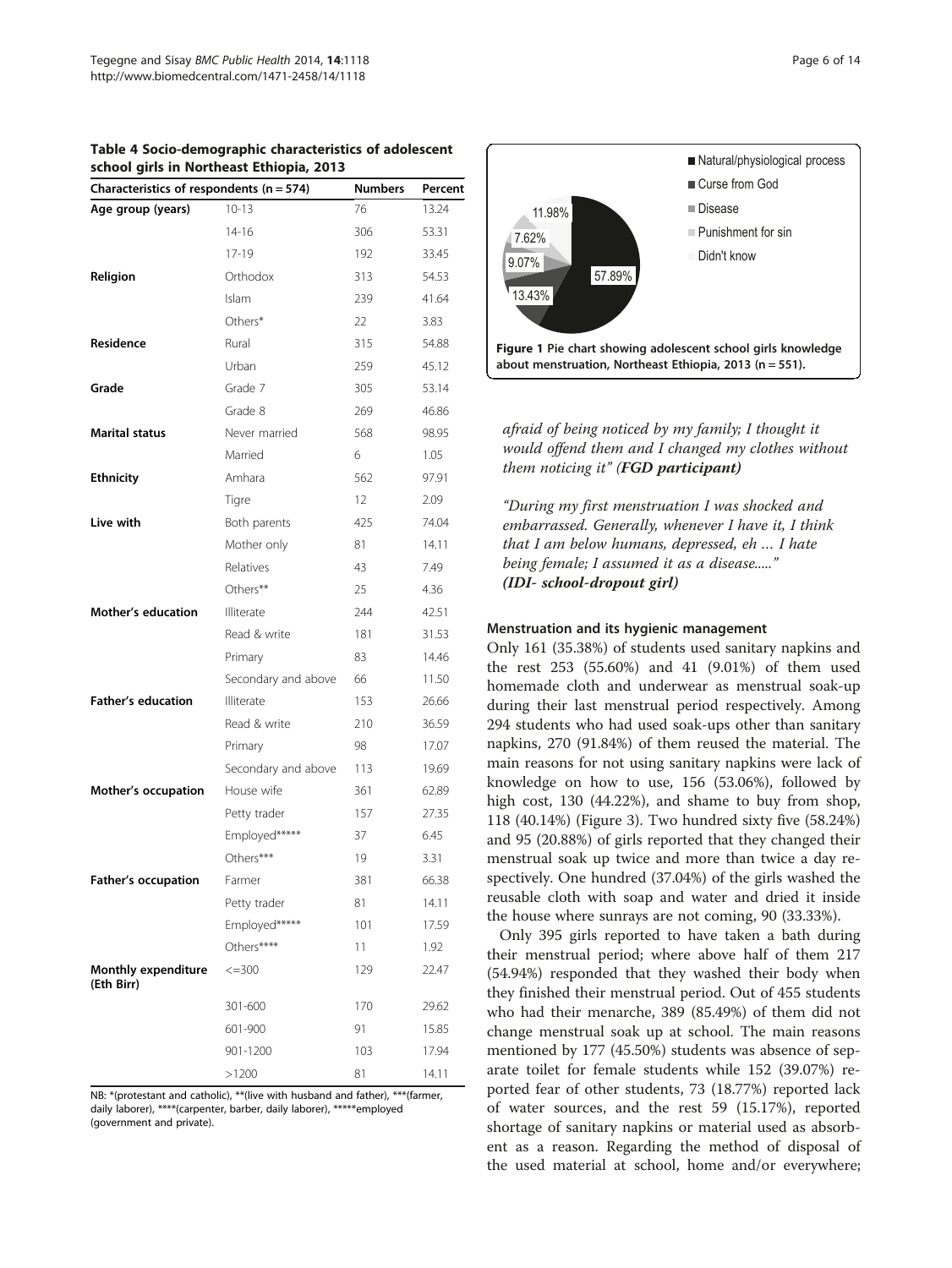<span id="page-6-0"></span>

353 (77.58%) girls disposed the cloth pieces or sanitary napkins used into latrines and 152 (33.41%) of them in the open field (Table [5](#page-7-0)).

According to the multivariate analysis students who were living in urban areas were 2.32 times more likely to use a disposable sanitary napkins than their counterparts [AOR (95% C.I) 2.32 (1.21 - 4.45)]. Girls from literate families; i.e., who can read and write, completed primary and secondary education [AOR (95% C.I): 2.30 (1.23 - 4.30), 4.13 (1.85 - 9.18), 4.26 (1.61 - 11.28)] respectively were more likely to use sanitary napkins than their counterparts who were from illiterate family. Girls from families having household monthly expenditure of 601–900, 901–1200 and greater than 1200 Ethiopian Birr [AOR (95% C.I): 3.24 (1.46 - 7.17), 3.41 (1.56 - 7.43), 4.97 (2.21 - 11.16)] respectively were more likely to use sanitary napkins than their counterparts expending less than 600 Ethiopian Birr. School girls who were living with relatives [AOR (95% C.I): 0.16 (0.04 - 0.56) were less likely to use disposable sanitary napkins than their counterparts (Table [6\)](#page-8-0). However, father's education, mother's and father's occupation and the school environment were confounders of disposable sanitary napkins use.

2-Unreadiness during menstruation (see Table [3](#page-4-0): categories) Even though girls knew disposable sanitary napkins as menstrual soak up, most of them used homemade cloth or underwear. Lack of money, local access and knowledge and skill gap on how to use sanitary napkins were some of their reasons why they didn't use sanitary napkins. In addition to these some girls didn't buy sanitary napkins from shops since they were ashamed to do so. From the discussion with female teachers two schools were providing sanitary napkins. However, girls reported that they were hesitant to use the sanitary pads given from schools because male students follow their activities and teasing at them.

"The teacher had taught and told us, in the gender clubs, to use sanitary napkins. However, since male students follow us while we change menstrual soak up in school and teased at us, we didn't use sanitary napkins " (FGD participant)

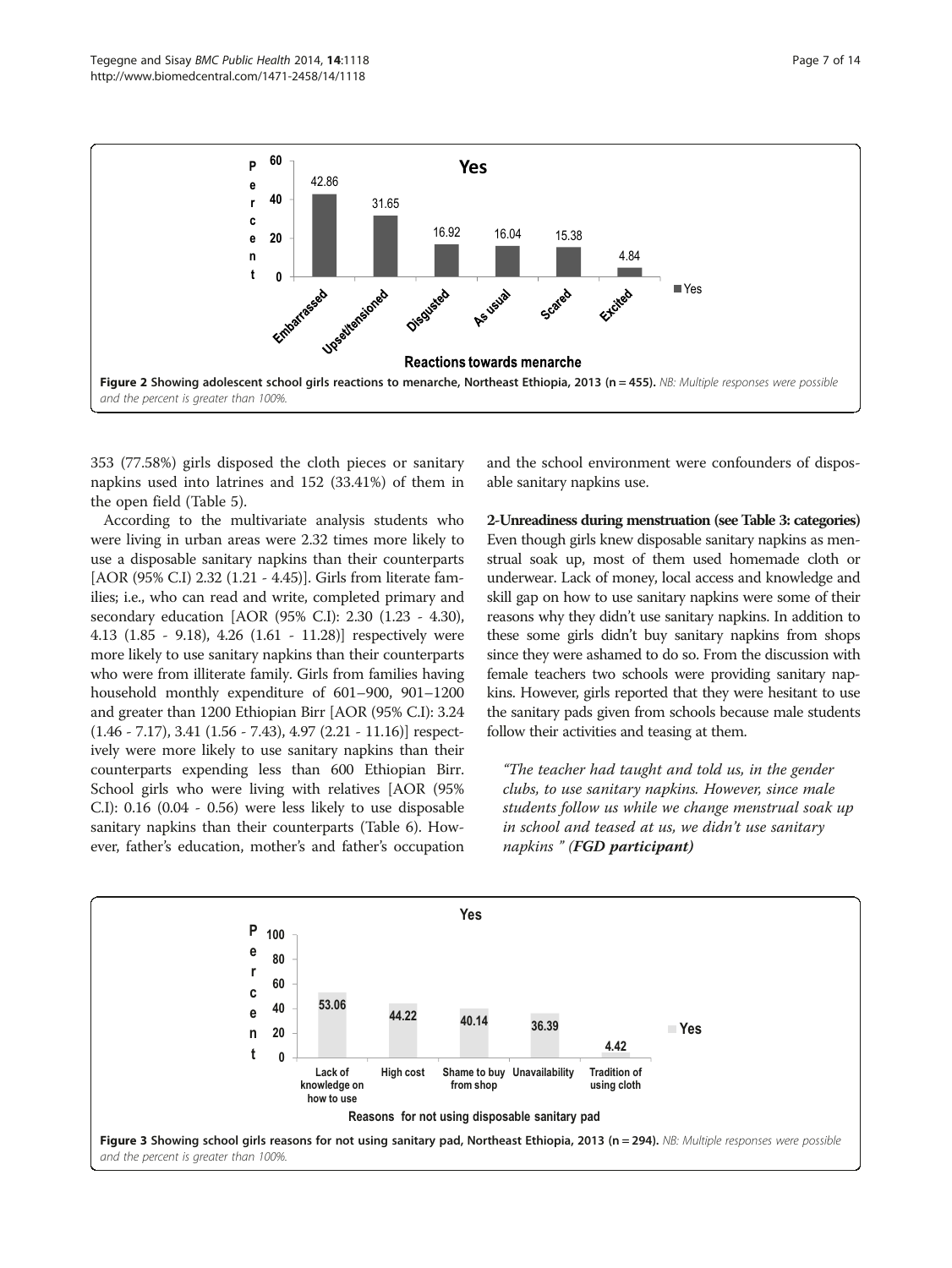| <b>Hygienic practices</b>                                   |                               | Number | Percent |
|-------------------------------------------------------------|-------------------------------|--------|---------|
| Material used during last<br>menstrual period ( $n = 455$ ) | Disposable sanitary<br>pad    | 161    | 35.38   |
|                                                             | Homemade cloth                | 253    | 55.60   |
|                                                             | Underwear                     | 41     | 9.01    |
| Genital cleaning material<br>$(n = 319)$                    | Soap and water                | 135    | 42.32   |
|                                                             | Water only                    | 123    | 38.56   |
|                                                             | Plain paper                   | 55     | 17.24   |
|                                                             | Others*                       | 6      | 1.88    |
| Bath frequency ( $n = 395$ )                                | Daily                         | 54     | 13.67   |
|                                                             | First day                     | 21     | 5.32    |
|                                                             | Second day                    | 41     | 10.38   |
|                                                             | Third day                     | 59     | 14.94   |
|                                                             | When finished<br>period       | 217    | 54.94   |
|                                                             | As per convenience            | 3      | 0.76    |
| Bath using $(n = 395)$                                      | With soap and water           | 348    | 88.10   |
|                                                             | With water only               | 47     | 11.90   |
| Disposal of menstrual<br>material used $(n = 455)$          | Open field                    | 152    | 33.41   |
|                                                             | Latrine                       | 353    | 77.58   |
|                                                             | Waste bins                    | 16     | 3.52    |
| Absorbent material change<br>per day (n = 455)              | Once                          | 95     | 20.88   |
|                                                             | Twice                         | 265    | 58.24   |
|                                                             | More than two<br>times        | 95     | 20.88   |
| Drying of washed reusable<br>cloth (n = 270)                | In the shade outside          | 27     | 9.96    |
|                                                             | In the shade inside           | 90     | 33.33   |
|                                                             | In the sunlight<br>inside     | 29     | 10.74   |
|                                                             | In the sunlight<br>outside    | 27     | 9.96    |
|                                                             | Hidden under other<br>clothes | 51     | 18.89   |
|                                                             | Hidden elsewhere              | 46     | 17.04   |
| Washing of the reusable<br>cloth $(n = 270)$                | With soap and water           | 100    | 37.04   |
|                                                             | With water only               | 165    | 61.11   |
|                                                             | Others**                      | 5      | 1.85    |
| Place of store between use<br>$(n = 270)$                   | In plastic bag<br>separately  | 142    | 52.59   |
|                                                             | With other clothes            | 98     | 36.30   |
|                                                             | In the bath room              | 30     | 11.11   |

<span id="page-7-0"></span>Table 5 Adolescent school girls' hygienic practices during menstruation, Northeast Ethiopia, 2013

\*(toilet tissue paper, piece of cloth), \*\*(ash, indod).

NB: Multiple responses were possible and the percent might be greater than 100% and the frequencies and percentages were calculated among those who had seen menstruation (455).

"I felt ashamed to buy sanitary napkins from the shop and I thought that people might talk about my monthly menstrual period while I ask the sanitary napkins, and thus I didn't use a sanitary napkin" ( FGD participant)

Misperception about taking a bath during menstruation days was common. As revealed from the two focus group discussions, girls didn't take a bath while having their menstruation thinking that bathing might aggravate the bleeding.

"I had never had a bath while having my periods, as people often say, it might aggravate the bleeding" (FGD participants)

Influence of menstruation on girls academic performance Most, 308 (90.06%) of the students didn't feel comfortable when they came to school during menstruation days. Ninety two (20.22%) students had missed exams when exams coincided with their menstruation days. This was because of lack of pads and underwear to manage their menstrual bleeding, severe pain related to menstruation and embarrassment.

Over half, 263 (57.80%) of respondents had perceived that menstruation had affected their academic performance or rank negatively as compared to what they had before their menarche. This was due to lack of their class concentration during their period 209 (79.47%), poor class attendance 72 (27.38%), concentration on pain 52 (19.77%), having class tests during their period and did without concentration (13 students) and didn't prepare for tests (11 students) due to menstruation related problems. The qualitative study supports the findings from the survey as presented below.

3-Influence of menstruation on girls' academic performance (see Table [3:](#page-4-0) categories) All participants perceived that menstruation had an influence on girls' academic performance. During menstruation days students didn't come to school or even if they came, they didn't attend class attentively thinking of the sudden leakage or the pain associated with menstruation. They didn't come to school even if they have an exam or didn't do the test with concentration when menstruation days coincide with exam days. They didn't stand in front of students to answer questions or to write on the board fearing the sudden leakage of blood and staining of their cloth.

"Eh… since students didn't know about menstruation and its management…it might be a cause of school dropout, might have influence on class concentration and class participation. For example, if their menstrual period coincided with school days, they might not come to school until the cycle ends fears of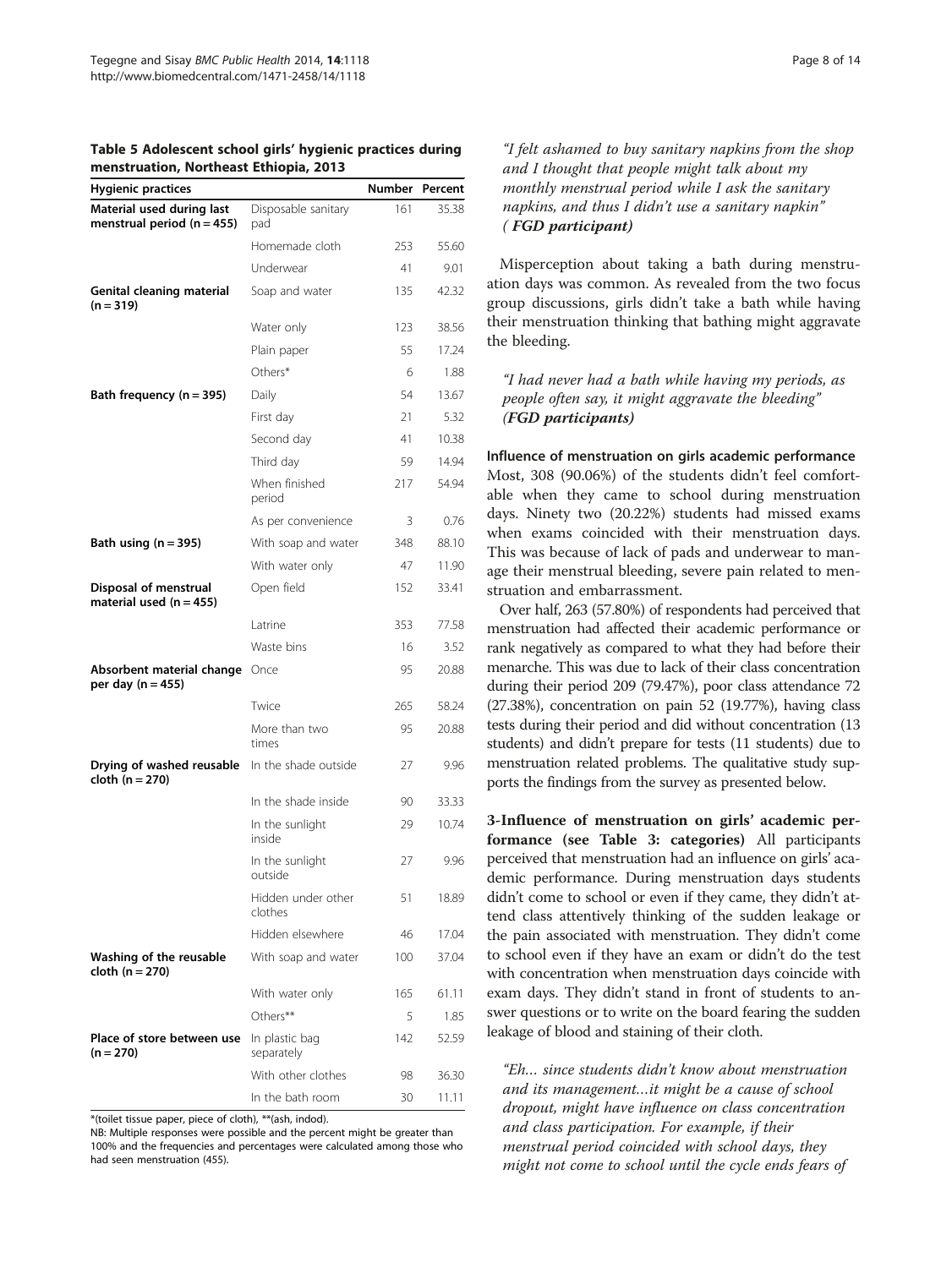| <b>Variables</b>    |                           | Disposable sanitary napkin use |             | Crude odds ratio         | Adjusted odds ratio      |
|---------------------|---------------------------|--------------------------------|-------------|--------------------------|--------------------------|
|                     |                           | No                             | <b>Yes</b>  | (95% C.I.)               | (95% C.I.)               |
|                     |                           | n (%)                          | n(%)        |                          |                          |
| School              | Mersa                     | 56 (53.80)                     | 48 (46.20)  | 1.00                     | 1.00                     |
|                     | Sirinka                   | 42 (65.60)                     | 22 (34.40)  | $0.61$ $(0.32 - 1.16)$   | $2.30(0.99 - 5.32)$      |
|                     | Kokono                    | 27 (77.10)                     | 8 (22.90)   | $0.35$ (0.14 - 0.83)*    | $0.88$ $(0.28 - 2.76)$   |
|                     | Merto                     | 48 (72.70)                     | 18 (27.30)  | $0.44$ (0.23 - 0.85)*    | $0.83$ $(0.36 - 1.96)$   |
|                     | Sirinka Gerado            | 30 (73.20)                     | 11(26.80)   | $0.43$ (0.19 - 0.94)*    | $1.82$ (0.65 - 5.08)     |
|                     | Mehal Amba                | 31 (77.50)                     | 9(22.50)    | $0.34$ (0.15 - 0.78)*    | $0.95(0.34 - 2.65)$      |
|                     | Melka Chefe               | 60 (57.10)                     | 45 (42.90)  | $0.88$ $(0.51 - 1.51)$   | $0.91$ $(0.48 - 1.72)$   |
| Residence           | Rural                     | 178 (76.40)                    | 55 (23.60)  | 1.00                     | 1.00                     |
|                     | Urban                     | 116 (52.30)                    | 106 (47.70) | $2.96$ (1.98 - 4.42)***  | $2.32$ (1.21 - 4.45)*    |
| Live with           | Both parents              | 206 (60.60)                    | 134 (39.40) | 1.00                     | 1.00                     |
|                     | Mother only               | 45 (71.40)                     | 18 (28.60)  | $0.62$ $(0.34 - 1.12)$   | $0.52$ (0.26 - 1.03)     |
|                     | Father only               | 9(81.80)                       | 2(18.20)    | $0.34$ $(0.07 -1.61)$    | $0.89$ (0.16 - 4.82)     |
|                     | Relatives                 | 32 (91.40)                     | 3(8.60)     | $0.14$ (0.04 - 0.48)**   | $0.16$ (0.04 - 0.56)**   |
|                     | Husband                   | 2(33.30)                       | 4(66.70)    | $3.08$ (0.56 -17.02)     | $4.71$ $(0.66 - 33.63)$  |
| Mother's education  | Illiterate                | 159 (81.50)                    | 36 (18.50)  | 1.00                     | 1.00                     |
|                     | Read & write              | 82 (60.70)                     | 53 (39.30)  | $2.85$ (1.73 - 4.71)***  | $2.30(1.23 - 4.30)$ **   |
|                     | Primary                   | 30 (44.80)                     | 37 (55.20)  | $5.45$ (2.98 - 9.95)***  | 4.13 (1.85 - 9.18)**     |
|                     | Secondary and above       | 23 (39.70)                     | 35 (60.30)  | $6.72$ (3.55 - 12.73)*** | 4.26 $(1.61 - 11.28)$ ** |
| Father's education  | Illiterate                | 94 (76.40)                     | 29 (23.60)  | 1.00                     | 1.00                     |
|                     | Read & write              | 101 (68.20)                    | 47 (31.80)  | $1.51$ (0.88 - 2.59)     | $0.58$ $(0.29 - 1.15)$   |
|                     | Primary                   | 49 (59.00)                     | 34 (41.00)  | $2.25$ (1.23 - 4.11)**   | $0.71$ $(0.32 - 1.59)$   |
|                     | Secondary and above       | 50 (49.50)                     | 51 (50.50)  | 3.31 (1.87 - 5.85)***    | $0.71$ $(0.27 - 1.91)$   |
| Mother's occupation | House wife                | 193 (69.20)                    | 86 (30.80)  | 1.00                     | 1.00                     |
|                     | Petty trader              | 79 (59.80)                     | 53 (40.20)  | $1.51$ (0.98 - 2.32)     | $0.94$ $(0.53 - 1.65)$   |
|                     | Employed <sup>†††</sup>   | 13 (37.10)                     | 22 (62.90)  | $3.80$ (1.83 - 7.89)***  | $1.97(0.73 - 5.28)$      |
|                     | Other <sup>†</sup>        | 9(100.00)                      | 0.00        | 0.00                     | 0.00                     |
| Father's occupation | Farmer                    | 206 (71.50)                    | 82 (28.50)  | 1.00                     | 1.00                     |
|                     | Petty trader              | 35 (48.60)                     | 37 (51.40)  | $2.66$ (1.57 - 4.50)***  | $1.21$ (0.57 - 2.55)     |
|                     | Employed                  | 48 (53.30)                     | 42 (46.70)  | $2.20(1.35 - 3.58)$ **   | $0.61$ $(0.25 - 1.50)$   |
|                     | $Others^{\dagger\dagger}$ | 5(100.00)                      | 0.00        | 0.00                     | 0.00                     |
|                     |                           |                                |             |                          |                          |

Monthly expenditure (Eth Birr) <=300 90 (80.40) 22 (19.60) 1.00 1.00

301-600 97 (77.60) 28 (22.40) 1.18 (0.63 - 2.21) 1.12 (0.55 - 2.28) 601-900 40 (51.30) 38 (48.70) **3.89 (2.04 - 7.40)**\*\*\* **3.24 (1.46 - 7.17)**\*\* 901-1200 38 (50.70) 37 (49.30) 3.98 (2.08 - 7.63)\*\*\* 3.41 (1.56 - 7.43)\*\*  $>1200$  29 (44.60) 36 (55.40) **5.08 (2.58 - 9.98)**\*\*\* **4.97 (2.21 - 11.16)**\*\*\*

# <span id="page-8-0"></span>Table 6 Factors associated with sanitary pad use during menstruation, Northeast Ethiopia, 2013 (n = 455)

Significant at \*p-value < 0.05, \*\*p-value < 0.01, and \*\*\*p-value < 0.001. † (farmer, daily laborer), ††(carpenter, barber, daily laborer), †††(government and private).

mistreatment of others (particularly male) students. In addition to this, they didn't communicate the issue with their teachers rather kept it as their own secret or private issue because of fear of embarrassment" (IDI-teacher)

"… During menstruating days, since our attention is disturbed by the thinking of the sudden leakage of menstrual blood and staining of the cloth, we didn't concentrate our attention in the class. Our attention to education or class is decreased during menstruating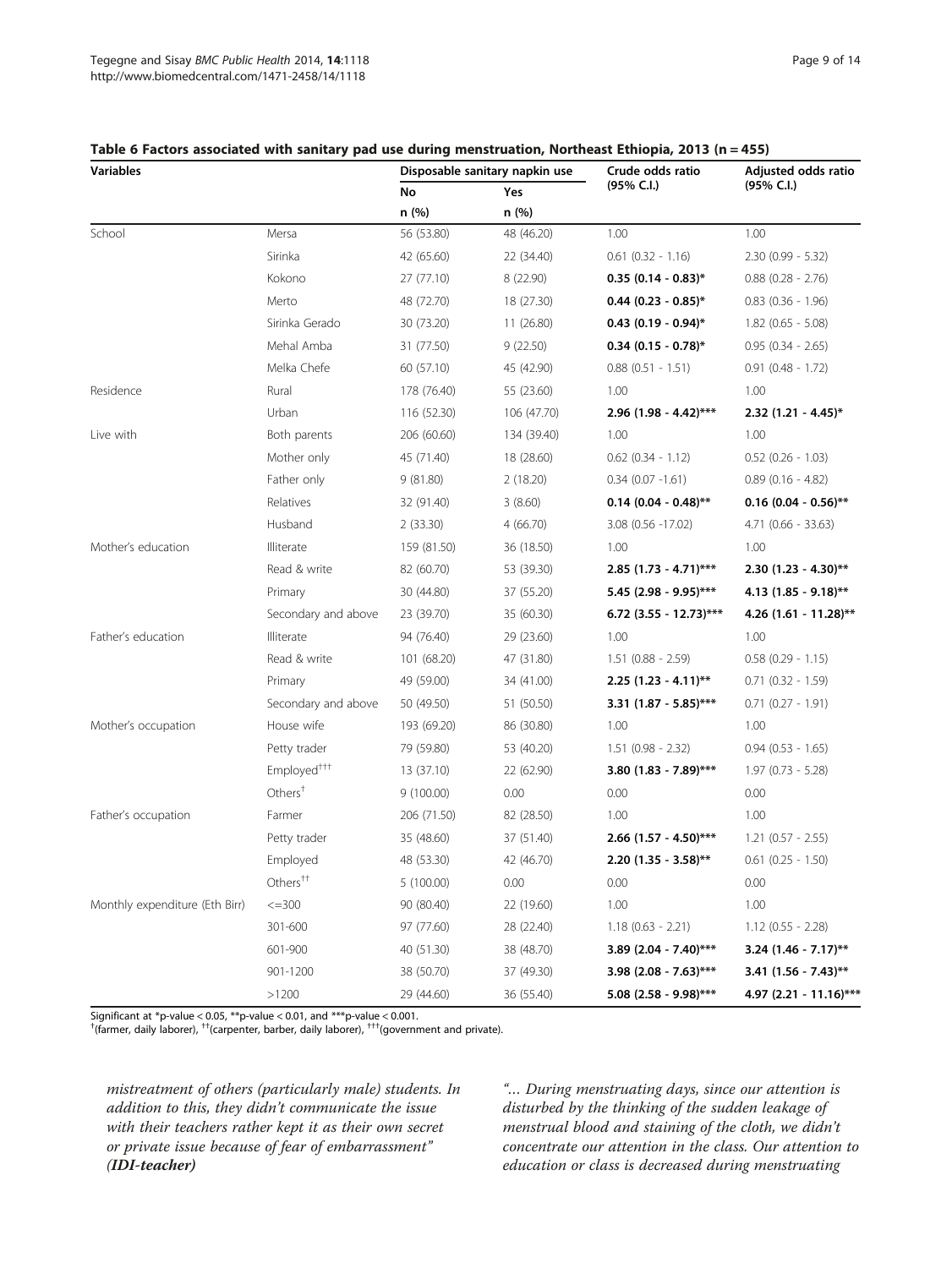days as it is compared with non-menstruating days" (FGD participant)

# Influence of menstruation on girls school absenteeism

More than half, 248 (54.51%) of the girls were absent from school during their last menstrual period from one to four days. The mean days of school absenteeism were 2.09 and 2.33 among those who used sanitary napkins and those who didn't respectively. The main reasons for their absence were; shame and fear of sudden leakage or staining, 204 (82.26%) followed by didn't have pad, 139 (56.05%) and no private place to manage a menstrual period in their school, 78 (31.45%) (Table 7).

The multivariate analysis showed that students who didn't use disposable sanitary napkins were 5.37 times more likely to be absent from school than their counterparts [AOR (95% C.I): 5.37 (3.02, 9.55)]. School girls who were learning in urban area (Melka Chefe junior secondary school) were 59% less likely to be absent from school during their menstrual period than girls from other schools [AOR (95% C.I): 0.41 (0.18, 0.90)] (Table [8\)](#page-10-0). However, residence, living conditions, parental education and occupation; monthly expenditure and knowledge about menstruation were confounders of school absenteeism.

4-Reasons of school absenteeism (see Table [3:](#page-4-0) categories) During menstruation days, some girls didn't come to school as their schools are not gender friendly, i.e., as their schools lack sanitary facilities to manage their hygiene and due to lack of underwear or sanitary napkins.

"Eh… in schools, there is nothing totally; i.e., there is no toilet, water for drinking and washing, soap… sanitary disposal facility. Eh… there is no underwear and sanitary napkins available for girls. Similarly… there is no private place where girls can change their underwear or sanitary napkins and manage their hygiene while they are in school. Eh… in rural areas; girls did not have sanitary materials or underwear and lack of sanitary facilities in schools influence female student school absenteeism during

# Table 7 Reasons of school absenteeism during menstruation days, Northeast Ethiopia, 2013 (n = 248)

| Reasons $(n = 248)$                         | <b>Number</b> | Percent |
|---------------------------------------------|---------------|---------|
| Shame/fear of leakage/staining              | 204           | 82.26   |
| Had no pad to manage period                 | 139           | 56.05   |
| No private place to manage period at school | 78            | 31.45   |
| Lack of continuous water supply             | 57            | 22.98   |
| Pain/discomfort                             | 52            | 20.97   |
| Lack of disposal system for pads/cloths     | 21            | 8.47    |
| Lack of separate bathroom for girls         | 19            | 7.66    |

NB: Multiple responses were possible and the percent is greater than 100%.

menstruation days. Eh… fulfilling these gaps in all schools can enhance girl students' school attendance and their academic performance too" IDI-1 (Teacher)

#### Influence of menstruation on school dropout

Regarding school dropout due to menstruation related problems, out of 551 students who had information about menstruation, 136 (24.68%) knew a girl or some girls who had dropped out of school while 140 (25.41%) of school girls reported that they have heard about girls who had dropped out of school. The main causes of school dropout were embarrassment, not having menstrual soak ups, lack of cleanliness and separate toilet and water access in their schools.

Among 455 students who had reached menarche 21 of them were previously dropped out due to menstruation related problems. Their reasons were lack of sanitary napkins and underwear, embarrassed due to menstruation, and lack of cleanliness and separate toilet facilities for girls in their schools. The qualitative study supports the findings from the survey as presented below.

5-Reasons of school dropout (see Table [3](#page-4-0): categories) Previously, some students decided to drop out their education since they didn't know or learnt about menstruation as well as its management. Embarrassment leads to school dropout when they have their menstruation while in the class suddenly. Following the incident, since other students' particularly male students didn't have the knowledge and mistreated them, they dropped out. It was also associated with lack of sanitary material and fear of sudden leakage as they feared the psychological trauma faced when students teased at them, i.e., embarrassment.

"… Yes menstruation had an influence on my education. One day, when I was in school, the blood suddenly leaked and had stained my cloth and male students teased at me; then after, I went home and decided not to go back to school the next day and even dropped out of school too" (IDI school-dropout girl)

"Yes, even though the students didn't tell you the exact reason, I know a girl who dropped out of school due to menstruation. … She dropped out of education due to menstruation. She dropped out as other students, particularly male students, teased at her and she was embarrassed while her private issue became public" IDI-1 (Teacher)

# **Discussion**

This study showed that about half the girls in Habru woreda had knowledge regarding menstruation and its hygienic management. However, access and use of sanitary napkins were very low, especially among girls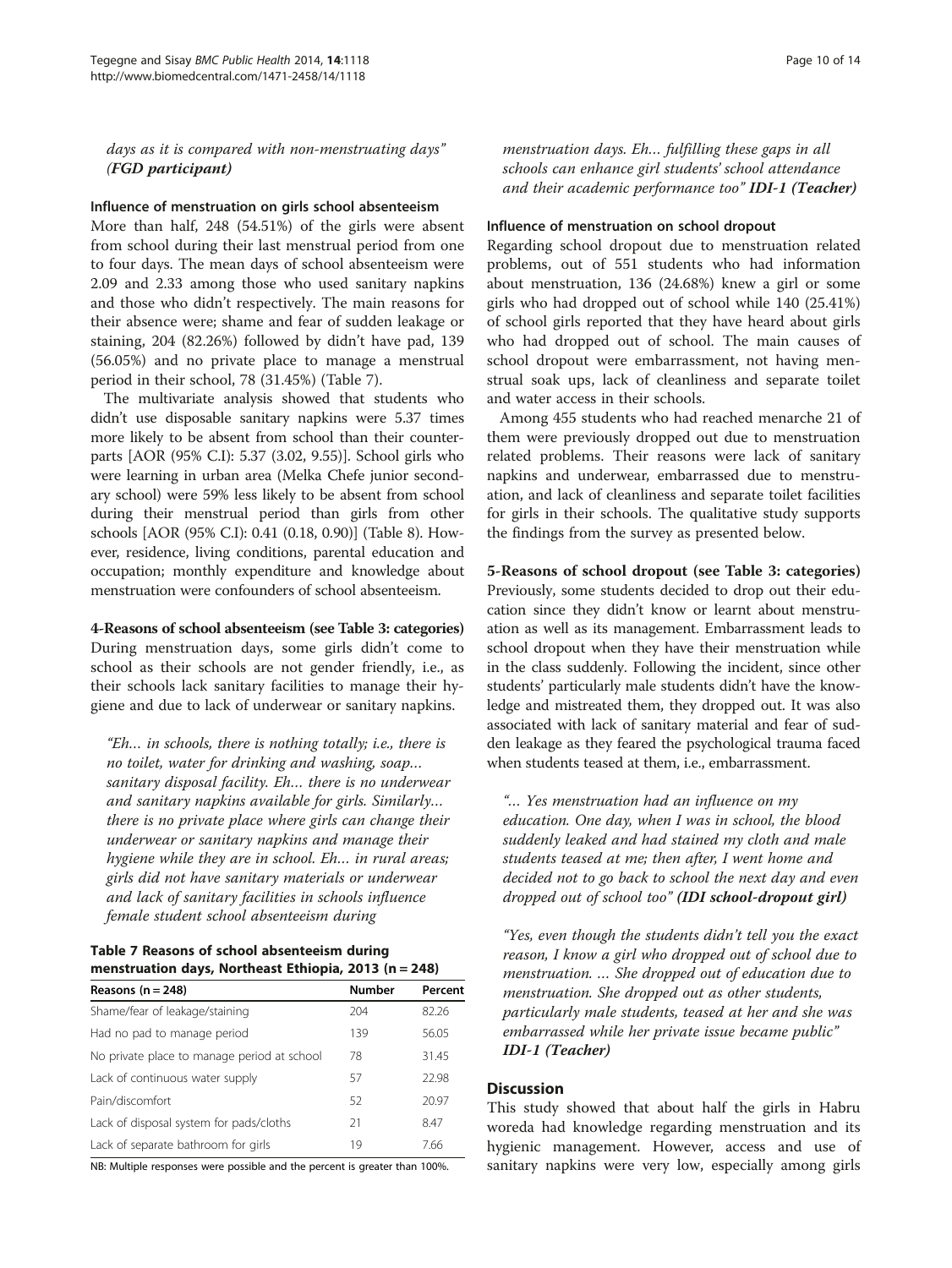| <b>Variables</b>               |                     | School absenteeism |             | Crude odds ratio       | <b>Adjusted odds</b>  |
|--------------------------------|---------------------|--------------------|-------------|------------------------|-----------------------|
|                                |                     | No                 | Yes         | (95% C.I.)             | ratio (95% C.I.)      |
|                                |                     | n (%)              | n(%)        |                        |                       |
| School                         | Sirinka             | 23 (35.90)         | 41 (64.10)  | 1.00                   | 1.00                  |
|                                | Kokono              | 13 (37.10)         | 22 (62.90)  | 0.95 (0.40, 2.23)      | $0.66$ $(0.25, 1.76)$ |
|                                | Merto               | 26 (39.40)         | 40 (60.60)  | 0.86 (0.42, 1.76)      | $0.73$ $(0.32, 1.64)$ |
|                                | Sirinka Gerado      | 16 (39.00)         | 25 (61.00)  | 0.88(0.39, 1.97)       | 0.72 (0.28, 1.88)     |
|                                | Mehal Amba          | 18 (45.00)         | 22 (55.00)  | 0.69(0.31, 1.53)       | 0.49(0.20, 1.20)      |
|                                | Melka Chefe         | 60 (57.10)         | 45 (42.90)  | $0.42$ (0.22, 0. 80)** | $0.41$ (0.18, 0.90)*  |
|                                | Mersa               | 51(49.00)          | 53 (51.00)  | 0.58(0.31, 1.11)       | $0.68$ $(0.31, 1.46)$ |
| Residence                      | Urban               | 116 (52.30)        | 106 (47.70) | 1.00                   | 1.00                  |
|                                | Rural               | 91 (39.10)         | 142 (60.90) | $1.71$ (1.18, 2.48)**  | 0.95(0.54, 1.66)      |
| Live with                      | Both parents        | 165 (48.50)        | 175 (51.50) | 1.00                   | 1.00                  |
|                                | Mother only         | 26 (41.30)         | 37 (58.70)  | 1.34 (0.78, 2.31)      | 1.26 (0.68, 2.34)     |
|                                | Father only         | 5(45.50)           | 6(54.50)    | 1.13 (0.34, 3.78)      | $0.76$ $(0.20, 2.88)$ |
|                                | Relatives           | 7(20.00)           | 28 (80.00)  | 3.77 (1.60, 8.87)**    | 2.39 (0.96, 5.96)     |
|                                | Husband             | 4(66.70)           | 2(33.30)    | $0.47$ (0.09, 2.61)    | $0.62$ (0.09, 4.15)   |
| Mother's education             | Illiterate          | 73 (37.40)         | 122 (62.60) | 1.00                   | 1.00                  |
|                                | Read & write        | 67 (49.60)         | 68 (50.40)  | $0.61$ (0.39, 0.95)*   | 0.98 (0.58, 1.67)     |
|                                | Primary             | 35 (52.20)         | 32 (47.80)  | $0.55$ (0.31, 0.96)*   | $1.22$ (0.60, 2.46)   |
|                                | Secondary and above | 32 (55.20)         | 26 (44.80)  | $0.47$ (0.27, 0.88)*   | 1.70 (0.73, 3.98)     |
| Mother's occupation            | House wife          | 123 (44.10)        | 156 (55.90) | 1.00                   | 1.00                  |
|                                | Petty trader        | 59 (44.70)         | 73 (55.30)  | 0.98 (0.64, 1.48)      | 1.19(0.71, 1.98)      |
|                                | Employed            | 23 (65.70)         | 12 (34.30)  | $0.41$ (0.20, 0.86)*   | 0.55(0.21, 1.43)      |
|                                | Others $†$          | 2(22.20)           | 7(77.80)    | 2.76 (0.56, 13.52)     | 1.56 (0.29, 8.39)     |
| Monthly expenditure (Eth Birr) | >1200               | 33 (50.80)         | 32 (49.20)  | 1.00                   | 1.00                  |
|                                | $\leq$ = 300        | 39 (34.80)         | 73 (65.20)  | 1.93 (1.04, 3.60)*     | $0.90$ $(0.42, 1.90)$ |
|                                | 301-600             | 51 (40.80)         | 74 (59.20)  | 1.50 (0.82, 2.74)      | $0.81$ (0.40, 1.65)   |
|                                | 601-900             | 43 (55.10)         | 35 (44.90)  | $0.84$ (0.43, 1.62)    | $0.61$ $(0.29, 1.30)$ |
|                                | 901-1200            | 41 (54.70)         | 34 (45.30)  | $0.86$ $(0.44, 1.66)$  | $0.68$ $(0.32, 1.44)$ |
| Knowledge                      | Poor knowledge      | 2(14.30)           | 12 (85.70)  | 1.00                   | 1.00                  |
|                                | Fair knowledge      | 63 (33.70)         | 124 (66.30) | 0.33(0.07, 1.51)       | $0.41$ $(0.08, 2.00)$ |
|                                | Good knowledge      | 142 (55.90)        | 112 (44.10) | $0.13$ (0.03, 0.60)**  | $0.40$ $(0.08, 2.03)$ |
| Disposable sanitary pad use    | Yes                 | 116 (72.00)        | 45 (28.00)  | 1.00                   | 1.00                  |
|                                | No                  | 91 (31.00)         | 203 (69.00) | 5.75 (3.76, 8.78)***   | 5.37 (3.02, 9.55)***  |

#### <span id="page-10-0"></span>Table 8 Factors associated with school absenteeism during menstruation days, Northeast Ethiopia, 2013 (n = 455)

Significant at \*p-value < 0.05, \*\*p-value < 0.01, and \*\*\*p-value < 0.001. † (farmer, daily laborer).

from rural areas, family of lower income, who live with relatives and less educated families. Girls in the study area dropped out of school because of embarrassment as a result of being seen by other students in a blood stained dress usually as a result of having their first menses at school without prior preparation. Absenteeism from school at least for three days per month was common because of lack of sanitary napkins.

In this study above half (51.36%) of the students had good knowledge about menstruation and its management. But

there is a knowledge gap in specific areas like why girls have menstruation (cause) and where the blood does during menstruation comes from (origin). This may be related to the low parent to child communication about menstruation and its management too. The reported knowledge is closely related to a study done in Nigeria [\[5\]](#page-12-0). In contrary to this study finding, a lower knowledge score was obtained in a study done in northwest Nigeria [\[19](#page-13-0)]. The qualitative data had also documented that girls' in this study had poor knowledge regarding menstruation and its management.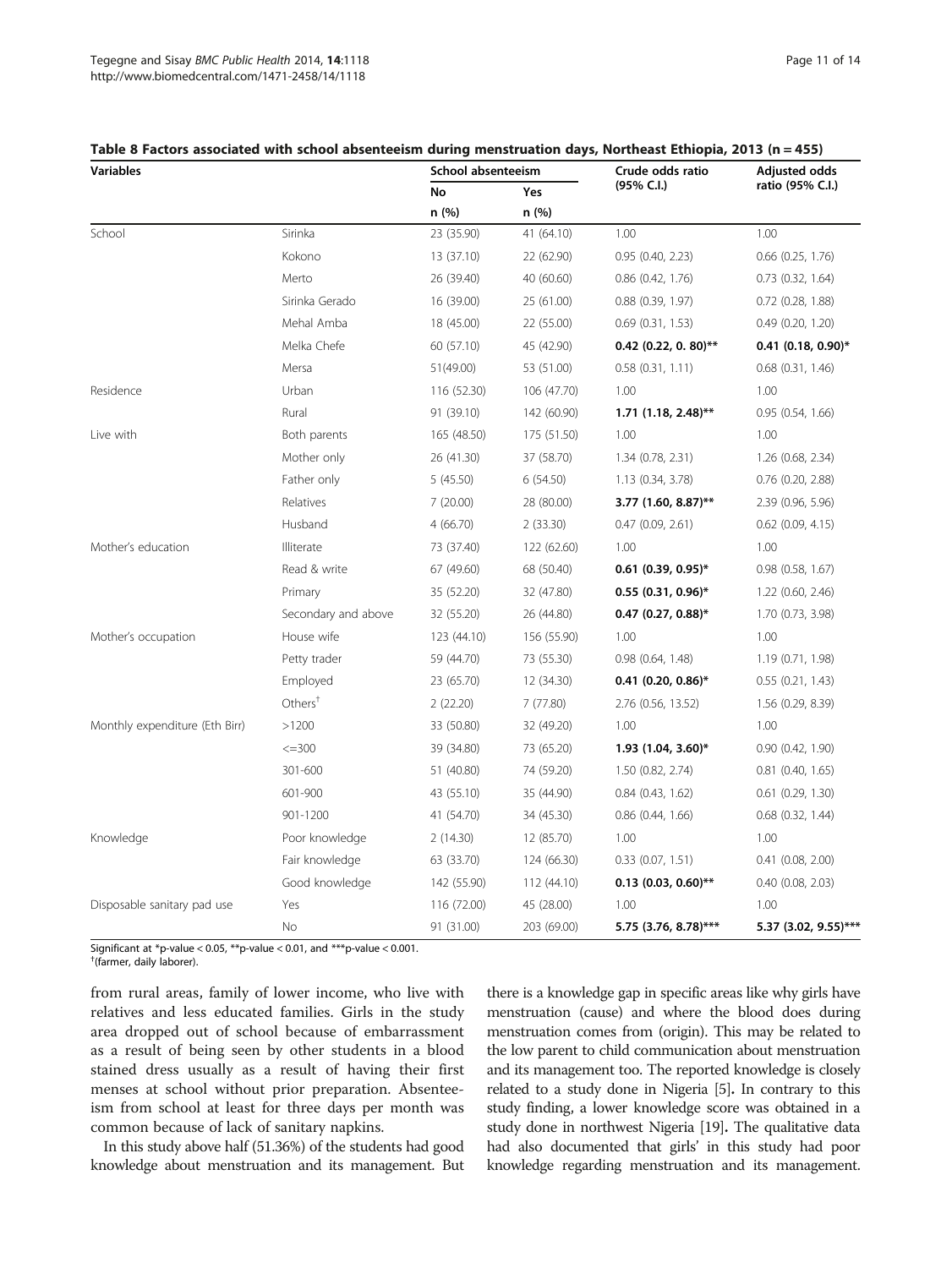This good knowledge score might be obtained due to a change in time and advancement of educational provisions through different media as compared to the previous time. On the other hand, the documented poor knowledge in the qualitative data might reflect the knowledge gaps; of the quantitative study of female students in specific areas of menstruation and its management.

This study showed that the majority of the girls had experienced different negative reactions when they had seen their first menstruation. The qualitative data also support this fining as girls faced different psychological trauma and had misperceptions about menstruation since they didn't have prior knowledge about menstruation and its management. These reactions might be due to unawareness of the biological nature as well as unpreparedness leading to soiling up of cloth as they might be teased by others or a reflection of taboos and prejudices in society about menstruation. These negative reactions towards menarche were supported by other studies; they were ashamed [[5](#page-12-0)], irritated or disgusted [[4,](#page-12-0)[23,24\]](#page-13-0), upset or tensioned [\[2\]](#page-12-0), scared [\[4](#page-12-0),[23,24](#page-13-0)] and felt as guilty [\[5](#page-12-0)[,24](#page-13-0)].

Girls in the study area used pieces of cloths and rags than disposable sanitary napkins as menstrual absorbent. Only 35.38% of girls used disposable sanitary napkins during their last menstrual period. This is lower as it is compared to a study done in Northwest Ethiopia [\[12\]](#page-13-0) and Addis Ababa [\[15\]](#page-13-0). However, in the qualitative data, even if girls want to use disposable sanitary napkins, they didn't use because of lack of money, feeling ashamed to buy from shops, unavailable in their area and some of them didn't know how to use it. A study done in Saoner, Nagpur District had supported girls' reasons for not using disposable sanitary napkins because of lack of knowledge, high cost, unavailability, shyness and mothers' restriction not to use sanitary napkins and/or disposal problem [[25](#page-13-0)]. The reasons for not using disposable sanitary napkins might be related to different factors. First, it might be related to poor parental/family communication, and educational level or awareness of mothers and/or elder sisters and students themselves about menstruation and its hygienic management. Second, it might be due to lower socio economic status as disposable sanitary napkins might not be locally accessed and available at an affordable/low cost. Third, it might be due to the negative attitudes and perceptions of the community towards menstruation and its management, which may influence buying sanitary napkins from shops. Fourth, in addition to the above mentioned, it might be related to school environment, i.e., students' awareness, presence of different school clubs like gender clubs, teachers attitude/perception, provision of sanitary napkins and availability of sanitary facilities in schools separated for male and female students.

Disposable sanitary napkins utilization was significantly associated and was higher among urban residence,

those who had literate mothers and those from families wealthier (had higher family monthly expenditure). On the other hand it was significantly lower among those living with relatives. This may be because urban girls might have better knowledge; or access to information and/or sanitary napkins as compared to their counterparts where their utilization of disposable sanitary napkins might be higher as compared to their rural counterparts. Educated mothers might teach their daughters and/or might have a monthly budget for sanitary napkins; and a higher family monthly expenditure might include sanitary napkins expense. Therefore, sanitary napkins use among girls from educated mother and families of higher monthly expenditure might be higher. On contrary to these, those who live with relatives might not discuss openly about menstruation and/or relatives might not buy sanitary napkins and thus they might be less likely to use sanitary napkins. In other studies mother's education [[5,](#page-12-0)[26](#page-13-0)], residence [\[25\]](#page-13-0) and socioeconomic status [\[27\]](#page-13-0) was significantly associated with hygienic management as well as utilization of disposable sanitary napkins.

Over half (54.51%) of the girls had been absent from school during their last menstrual period. This is in contrast to other studies where school absenteeism was lower than this study finding [\[1](#page-12-0)[,12](#page-13-0)-[15,26\]](#page-13-0). In another study, girls were less likely to attend school (2.40 percentage points) on the days they had their menstruation as compared with other days [[28\]](#page-13-0). School absenteeism during menstruation days had also supported by the qualitative data as most students didn't come to school due to lack of sanitary materials, fearing the sudden leakage of menstrual blood and the mistreatment following the incident. This discrepancy could be due to the type of schools and infrastructure (co-education school), lack of proper knowledge as education could not give in all school curriculums or in different school clubs and lack of sanitary materials. In addition, it could be due to differences in age as the study subjects were younger than other studies, attending primary education, i.e., the probability of being empowered or making decisions as well as facing problems might be different.

School absenteeism was significantly associated and higher among those who didn't use the disposable sanitary napkins as menstrual absorbent. The mean days of school absenteeism were also higher among those who didn't use sanitary napkins. On the other hand, school absenteeism was significant and lower among those learning in urban area (Melka Chefe Junior Secondary School). School girls who didn't use a sanitary napkins might be absent from school fear of sudden leakage as male students might mistreat them.

Menstruation had an influence on adolescent girls' school performance as over half of the girls reported the perceived effect of menstruation on academic performance. Similar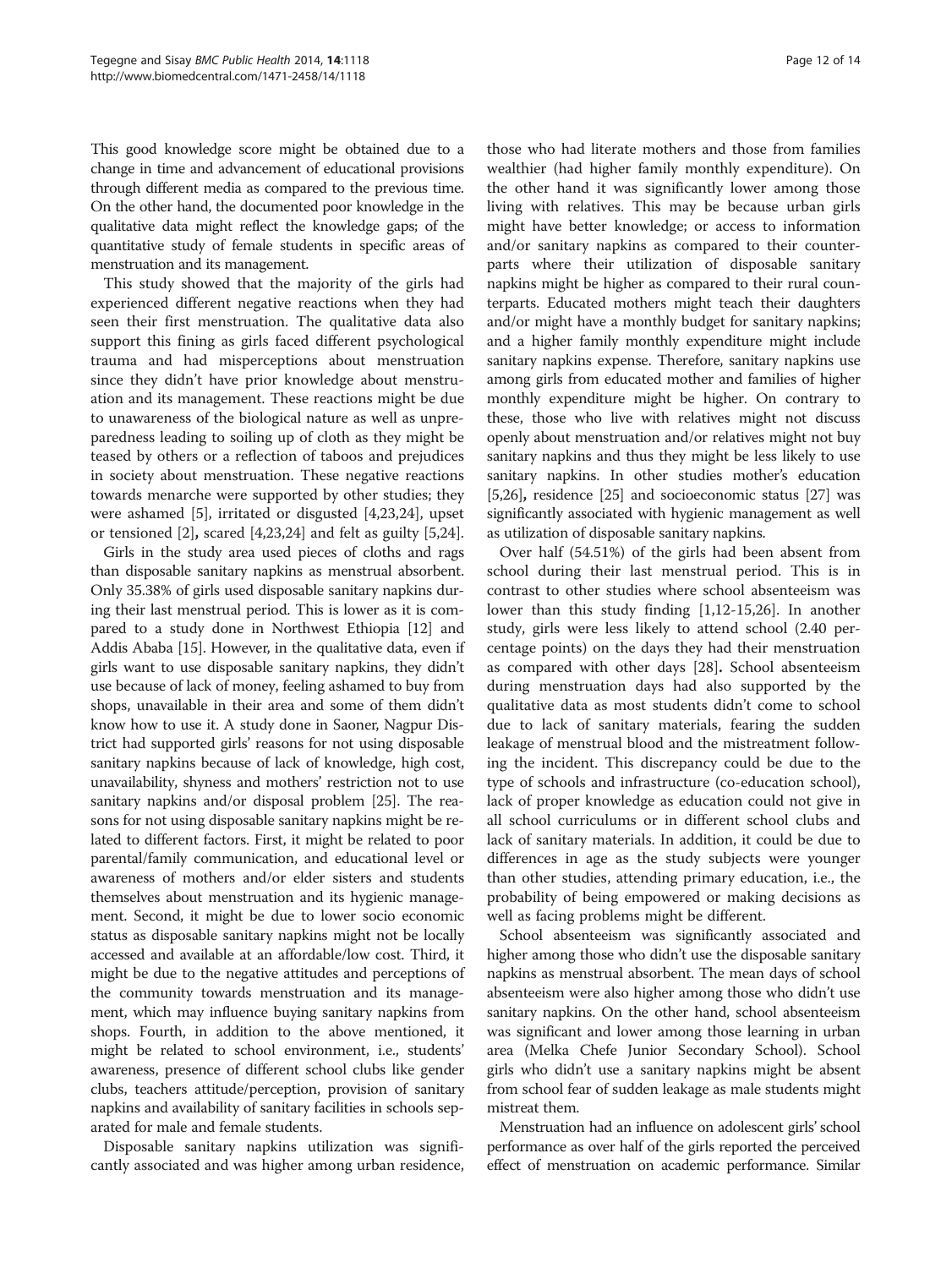<span id="page-12-0"></span>studies had also reported effect of menstruation on girls' academic performance [[11](#page-13-0),[15\]](#page-13-0). The qualitative data explained that during menstruation days students didn't come to school or even if they came to school; they didn't attend class attentively thinking about pain if there is or whether the blood leaked suddenly. This might be due to the prevailing knowledge gap or misperceptions of girls; more importantly male students; no school health education program (menstrual hygiene management). It could also relate with the school facility and/or school consultancy services.

Menstruation and its related problems had influenced girl students to drop out their education. In rural Peru, the beliefs and taboos associated with menstruation strongly encouraged girls to remain at home during their period, which contributes to the high rates of school absenteeism, repetition, and school dropout [[29\]](#page-13-0). It is also supported by other studies as most girls had dropped out their education due to menstruation related problems [8,[16](#page-13-0)]. The qualitative data had also supported this finding as most of the reasons were an embarrassment and lack of menstrual soak ups. These dropouts might be due to poor parental communication regarding sexual and reproductive health issues particularly menstrual management. There might not be anybody who advises them (families, teachers, etc.); lack of sanitary napkins provision or self support club in schools and school facilities might have influence as they were not gender friendly.

#### Limitations of the study

Due to its cross-sectional nature of the study, it is difficult to establish causal relationship between the dependent and predicting variables. In the qualitative part of the study, as the study subjects were selected purposively, there might be selection bias. It is also difficult to acquire the exact age of menarche as there may be recall bias and also girls do not report their exact age as there is no birth registration in Ethiopia and girls might tend to underestimate their age. In addition to the above mentioned limitations, being a school based study makes it difficult to get the appropriate denominator for school dropout due to menstruation related problems in the quantitative study.

# Conclusion

The results of this study suggested that girls in the study area were forced to abstain and drop out of school because of lack of disposable sanitary napkins and sanitation facilities at school. The fact that about half of the students did not have the right knowledge about menstruation suggests that adolescent reproductive health needs is neglected in rural areas of Ethiopia and is a gray area for intervention in light of increasing girls' school enrollment. Thus, in order to realize girls' empowerment hence gender equality, emphasis should be given for the need of girls' preparedness for menarche and sanitary disposal facilities at school and at a community level. Increasing mother's awareness about menstruation and its hygienic management and encouraging daughter-mother communication is justified based on the findings of this study. Including menstruation management in elementary school education could help involvement of boys too. Policy makers should also give special attention towards making schools a comfortable place for girls.

#### Competing interests

The authors declare that we have no competing interests.

#### Authors' contributions

TK wrote the proposal, participated in data collection, analyzed the data and drafted the paper. MM approved the proposal with some revisions and participated in data analysis. We revised drafts of the paper. All authors read and approved the final manuscript.

#### Authors' information

Teketo Kassaw earned an MPH, in 2013, from Addis Ababa University, College of Health Sciences, School of Public Health and lecturer at Debre Markos University, College of Medicine and Health Sciences, Public Health department. Mitike Molla earned a PhD at the Center for International Health at the University of Bergen and Postdoctoral Fellowship at Emory University; Assistant professor in the Behavioral Health Sciences Unit, School of Public Health, College of Health Sciences, Addis Ababa University.

#### Acknowledgements

We would like to appreciate and thank the Integrated Family Health Program (IFHP)-Pathfinder Intentional-Ethiopia for financial support and School of Public Health, Addis Ababa University for technical support. We would like to thank our data collectors and the supervisor for their invaluable effort; without them this study would not have come to be completed. Our deep gratitude also goes to our study subjects who volunteered and took their time to give us all the relevant information for the study. Last but not least, we would like to thank those respective school administrators of Habru Woreda Junior Secondary Schools for their cooperation, help and encouragement during the data collection.

#### Author details

<sup>1</sup>Department of Public Health, College of Medicine and Health Sciences Debre Markos University, Debre Markos, Ethiopia. <sup>2</sup>School of Public Health College of Health Sciences, Addis Ababa University, Addis Ababa, Ethiopia.

#### Received: 5 September 2013 Accepted: 23 September 2014 Published: 29 October 2014

#### References

- Keerti J, Pravin Y: A community based study on menstrual hygiene among adolescent girls. Indian J Matern Child Health 2011, 13(3):1-6.
- 2. Adhikari P, Kadel B, Dhungel S, Mandal A: Knowledge and practice regarding menstrual hygiene in rural adolescent girls of Nepal. Kathmandu University Med J 2007, 5(19):382–386.
- 3. Dasgupta A, Sarkar M: Menstrual hygiene: How hygienic is the adolescent girl. Indian J Community Med 2008, 33(2):77-80.
- 4. Prateek S, Saurabh R: A cross sectional study of knowledge and practices about reproductive health among female adolescents in an urban slum of Mumbai. J Fam Reprod Health 2011, 5(4):117–124.
- 5. Oche M, Umar A, Gana G, Ango J: Menstrual health: the unmet needs of adolescent girls' in Sokoto, Nigeria. Sci Res Essays 2012, 7(3):410–418.
- 6. Adinma B, Echendu D: Perceptions and practices on menstruation amongst Nigerian secondary school girls. Afr J Reprod Health 2008, 12(1):74–83.
- 7. Abeer E, Houaida H, Wafaa E: Menstrual attitude and knowledge among Egyptian female adolescents. J Am Sci 2012, 8(6):555-565.
- 8. Sanitation: The Challenge. United Nations Children's Fund; 2005.
- 9. McMahon SA, Peter JW, Bethany AC, Alfredo FO, Emily AO, Imelda AO, Richard DR: The girl with her period is the one to hang her head'